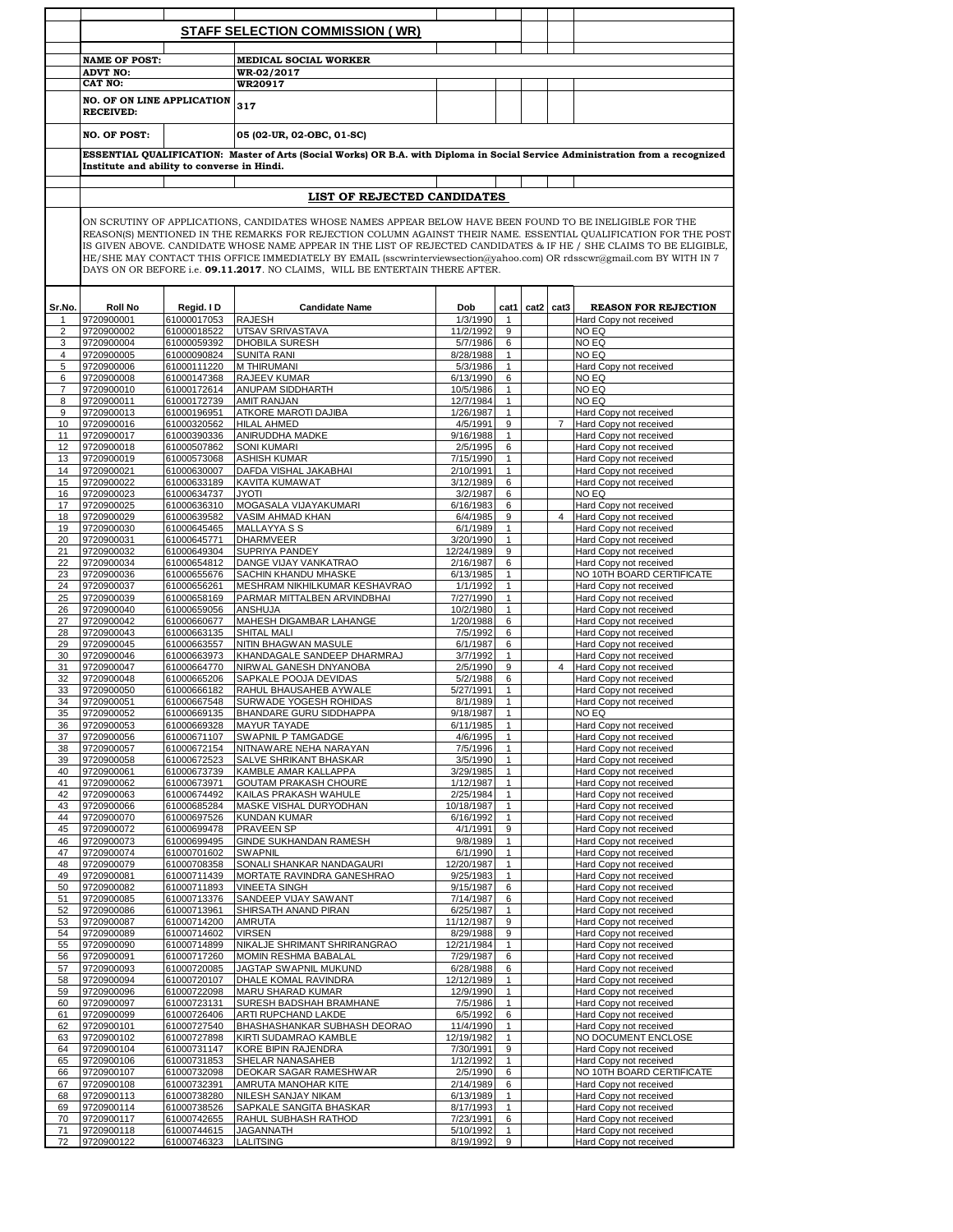| 73         | 9720900123               | 61000747753                | ASHWINI SURESHRAO SAMBARE                       | 11/21/1985              | 6                 | Hard Copy not received                                |
|------------|--------------------------|----------------------------|-------------------------------------------------|-------------------------|-------------------|-------------------------------------------------------|
| 74         | 9720900124               | 61000747873                | GOVINDA PRAKASH BAMBOLE                         | 10/4/1988               | 1                 | Hard Copy not received                                |
| 75         | 9720900127               | 61000750142                | SUSHAMA ARUN SHENDE                             | 6/10/1991               | 1                 | Hard Copy not received                                |
| 76         | 9720900128               | 61000751315                | SACHIN DILIP SONAR                              | 5/30/1988               | 6                 | NO EQ                                                 |
|            |                          |                            |                                                 |                         |                   |                                                       |
| 77         | 9720900134               | 61000758394                | ABHANG YOGESH JAGANNATH                         | 11/5/1990               | 6                 | Hard Copy not received                                |
| 78         | 9720900139               | 61000759480                | SHUAIB MUHAMMED R V                             | 10/23/1993              | 6                 | Hard Copy not received                                |
| 79         | 9720900140               | 61000763594                | SANTOSH                                         | 1/5/1987                | $\mathbf{1}$      | Hard Copy not received                                |
| 80         | 9720900141               | 61000765362                | RAGIT KIRAN KAWDU                               | 10/12/1993              | 6                 | Hard Copy not received                                |
| 81         | 9720900142               | 61000765827                | JEETENDRA SHARMA                                | 5/27/1990               | 9                 | Hard Copy not received                                |
| 82         | 9720900147               | 61000769455                | PRAFULLA                                        | 5/27/1991               | $\mathbf{1}$      | Hard Copy not received                                |
| 83         | 9720900149               | 61000775094                | DHAGE PRANALI DNYANESHWAR                       | 12/12/1992              | 6                 | Hard Copy not received                                |
| 84         | 9720900150               | 61000775382                | VIRKAR NANA DHULA                               | 2/24/1990               | 6                 | NO EQ                                                 |
| 85         | 9720900151               | 61000775390                | BHAGAT INDUMATI MAHADEORAO                      | 8/4/1988                | $\mathbf{1}$      | Hard Copy not received                                |
| 86         | 9720900154               | 61000776072                | SABLE SACHIN KISHANRAO                          | 1/4/1990                | $\mathbf{1}$      | Hard Copy not received                                |
| 87         | 9720900156               | 61000776215                | CHAUDHARI CHETAN SUDHAKAR                       | 4/25/1990               | 6                 | Hard Copy not received                                |
| 88         | 9720900158               | 61000777887                | RAGADE ABHIJEET CHANDRAKANT                     | 8/22/1988               | 1                 | Hard Copy not received                                |
| 89         | 9720900162               | 61000779076                | SAURABH PRAMOD YAWALKAR                         | 12/17/1985              | 6                 | Hard Copy not received                                |
| 90         | 9720900163               | 61000782201                | SURYAWANSHI ASHISH DEVENDRA                     | 8/21/1991               | 6                 | Hard Copy not received                                |
| 91         | 9720900164               | 61000782871                | PRAKASH UTTAMRAO MORE                           | 6/24/1987               | 1                 | Hard Copy not received                                |
| 92         | 9720900165               | 61000783398                | KOCHURE SUREKHA SHANKAR                         | 8/4/1983                | 1                 | Hard Copy not received                                |
| 93         | 9720900167               | 61000783787                | PAWAR GANESH HARI                               | 7/27/1989               | 6                 | Hard Copy not received                                |
| 94         | 9720900168               | 61000784987                | CHAVAN SHIVAJI SHESHARAO                        | 2/2/1990                | 9                 | Hard Copy not received                                |
| 95         | 9720900169               | 61000785387                | GANESH AMBADAS GUNJAL                           | 12/7/1988               | 6                 | Hard Copy not received                                |
| 96         | 9720900170               | 61000785410                | SANTOSH MAHADU DONGRE                           | 9/5/1994                | 1                 | Hard Copy not received                                |
| 97         | 9720900171               | 61000785930                | MHATRE AMOL PRAMOD                              | 2/14/1991               | 6                 | Hard Copy not received                                |
| 98         | 9720900173               | 61000786400                | SOLAPURE GANESH SHARRNAPPA                      | 3/27/1990               | 9                 | Hard Copy not received                                |
| 99         | 9720900175               | 61000788407                | BHOYAR VINOD SAMBHARAO                          | 10/23/1989              | 9                 | Hard Copy not received                                |
| 100        | 9720900176               | 61000788722                | ANSHU RANI                                      | 8/21/1990               | 9                 | Hard Copy not received                                |
| 101        | 9720900178               | 61000789249                | MORE KUNDAN PUNDLIKRAO                          | 6/1/1983                | 1                 | Hard Copy not received                                |
| 102        | 9720900179               | 61000790897                | <b>INGALE KUNAL ARJUN</b>                       | 9/26/1989               | 1                 | NO 10TH BOARD CERTIFICATE                             |
| 103        | 9720900180               | 61000791372                | KRISHNANAND CHOURASIA                           | 9/3/1990                | 6                 | NO EQ                                                 |
| 104        | 9720900185               | 61000794338                | SAWARKAR PANKAJ MUKUNDRAO                       | 10/17/1987              | 6                 | Hard Copy not received                                |
| 105        | 9720900186               | 61000795247                | NAIK SUBHASH MULCHAND                           | 10/13/1988              | 1                 | Hard Copy not received                                |
| 106        | 9720900188               | 61000795721                | <b>SHERYL</b>                                   | 11/29/1992              | 9                 | Hard Copy not received                                |
| 107        | 9720900189               | 61000796366                | BHOSALE ROOPALI LAXMAN                          | 1/13/1985               | $\mathbf{1}$      | Hard Copy not received                                |
| 108        | 9720900192               | 61000797862                | RAMESH MAROTI JADHAV                            | 9/20/1991               | 6                 | Hard Copy not received                                |
| 109        | 9720900193               | 61000798675                | HEKADE PRATIK PRALHAD                           | 9/21/1993               | 6                 | Hard Copy not received                                |
| 110        | 9720900194               | 61000798820                | AVESH MAOLA NAGURE                              | 1/15/1992               | 9                 | Hard Copy not received                                |
| 111        | 9720900195               | 61000798966                | MISAL DHAMMAPAL ANIL                            | 12/1/1989               | $\mathbf{1}$      | Hard Copy not received                                |
| 112        | 9720900196               | 61000799298                | RITA VIKAS BUWA                                 | 7/18/1992               | 6                 | Hard Copy not received                                |
| 113        | 9720900197               | 61000800077                | SWARNAMAYEE BARDHAN                             | 3/7/1986                | 9                 | Hard Copy not received                                |
| 114        | 9720900200               | 61000801170                | ZODAPE SAPANA BHIMRAO                           | 1/25/1991               | 1                 | Hard Copy not received                                |
| 115        | 9720900202               | 61000801229                | RAVINDRA ASHOK SHINDE                           | 9/24/1986               | $\mathbf{1}$      | Hard Copy not received                                |
| 116        | 9720900203               | 61000801512                | POHARKAR NEETA ASHOK                            | 3/4/1990                | $\mathbf{1}$      | Hard Copy not received                                |
| 117        | 9720900206               | 61000803224                | KSHIRSAGAR VINOD RANGNATH                       | 2/22/1987               | 1                 | Hard Copy not received                                |
| 118        | 9720900207               | 61000803319                | <b>INGOLE PANKAJ PRABHU</b>                     | 3/10/1987               | $\mathbf{1}$      | Hard Copy not received                                |
| 119        | 9720900210               | 61000806197                | RATHOD SAMBHAJI SHIVAJI                         | 6/1/1987                | 9                 | 4<br>Hard Copy not received                           |
| 120        | 9720900211               | 61000807045                | WAGH SACHIN BARSU                               | 5/14/1988               | 6                 | Hard Copy not received                                |
| 121        | 9720900213               | 61000808034                | SHELKE KISHOR SAHEBARAO                         | 7/18/1993               | 1                 | Hard Copy not received                                |
| 122        | 9720900215               | 61000810330                | BHAUMIKKUMAR                                    | 1/10/1986               | 6                 | Hard Copy not received                                |
| 123        | 9720900216               | 61000810693                | VRUSHALI VITTHAL SHINGE                         | 5/7/1987                | $\mathbf{1}$      | Hard Copy not received                                |
| 124        | 9720900217               | 61000810985                | KHARE VISHAL ZELA                               | 12/21/1987              | 1                 | Hard Copy not received                                |
| 125        | 9720900218               | 61000813986                | KATARIYA SANDIPKUMAR CHINUBHAI                  | 8/31/1993               | $\mathbf{1}$      | Hard Copy not received                                |
| 126        | 9720900219               | 61000814326                | SHALAN ALIAS REVATI                             | 11/6/1988               | $\mathbf{1}$      | Hard Copy not received                                |
| 127        | 9720900220               | 61000816095                | MESHRAM ROSHAN DHARAMDAS                        | 10/19/1988              | $\mathbf{1}$      | Hard Copy not received                                |
| 128        | 9720900224               | 61000818780                | ANSHUMAN SHARMA                                 | 9/10/1996               | 9                 | Hard Copy not received                                |
| 129        | 9720900225               | 61000819885                | KHARAT AATISH RAMESHRAO                         | 1/6/1986                | $\mathbf{1}$      | Hard Copy not received                                |
| 130        | 9720900226               | 61000820146                | ZADKHANDE NEHARU JIWALAL                        | 7/5/1990                | 1                 | 4<br>Hard Copy not received                           |
| 131        | 9720900227               | 61000820407                | MAGAR VIKRANT RAMESH                            | 1/12/1992               | 6                 | NO EQ                                                 |
| 132        | 9720900228               |                            | FEEBA JOHN                                      | 12/15/1993              | 9                 | Hard Copy not received                                |
|            |                          |                            |                                                 | 2/18/1987               |                   |                                                       |
| 133        | 9720900229               | 61000821109<br>61000821656 |                                                 |                         | $\mathbf{1}$      |                                                       |
| 134        | 9720900231               |                            | RAHUL SADASHIV BIRARE                           |                         | 6                 | Hard Copy not received                                |
| 135        | 9720900232               | 61000823060<br>61000823359 | MUNDE SOPAN RAGHUNATH<br>SUNIL GOPINATH KUNDGIR | 12/12/1990<br>5/25/1993 | 6                 | Hard Copy not received<br>Hard Copy not received      |
|            | 136 9720900233           | 61000823697                | RATHOD ANJANA MANOJBHAI                         | 2/21/1993               | $\mathbf{1}$      | Hard Copy not received                                |
| 137        | 9720900235               | 61000824925                | MAKASARE GORAXNATH MACHHINDRA                   | 8/19/1986               | $\mathbf{1}$      | Hard Copy not received                                |
| 138        | 9720900236               | 61000825452                | SHINDE NILESH PRAKASH                           | 2/15/1991               | 6                 | Hard Copy not received                                |
| 139        | 9720900237               | 61000826137                | MORE ASHISH ASHOK                               | 4/11/1988               | $\mathbf{1}$      | Hard Copy not received                                |
| 140        | 9720900238               | 61000828174                | TARUKAR SANDIP WASUDEO                          | 7/1/1991                | 6                 | Hard Copy not received                                |
| 141        | 9720900239               | 61000828956                | RAJESHWAR GANGARAM GAIKWAD                      | 3/16/1984               | 1                 | Hard Copy not received                                |
| 142        | 9720900241               | 61000829903                | GONDKAR BRAMHANAND MAHESH                       | 6/6/1991                | 6                 | Hard Copy not received                                |
| 143        | 9720900242               | 61000831238                | SONAL MILIND MORE                               | 4/21/1987               | $\mathbf{1}$      | Hard Copy not received                                |
| 144        | 9720900245               | 61000833785                | BANSODE RATNADEEPSINGH KALYAN                   | 10/17/1988              | $\mathbf{1}$      | Hard Copy not received                                |
| 145        | 9720900246               | 61000834884                | NARAYAN                                         | 2/7/1990                | $\mathbf{1}$      | Hard Copy not received                                |
| 146        | 9720900247               | 61000835360                | THOOL DHIRAJ MADHUKAR                           | 10/1/1987               | $\mathbf{1}$      | Hard Copy not received                                |
| 147        | 9720900248               | 61000836174                | BHASHKAR BHAGYASHRI VIJAY                       | 8/21/1991               | 1                 | Hard Copy not received                                |
| 148        | 9720900249               | 61000836374                | <b>VIKAS KODLI</b>                              | 7/1/1990                | $\mathbf{1}$      | Hard Copy not received                                |
| 149        | 9720900251               | 61000837868                | AARTI DATTATRAYA MESHRAM                        | 11/2/1984               | 1                 | Hard Copy not received                                |
| 150        | 9720900253               | 61000838318                | <b>BONDE SHITAL RAJENDRA</b>                    | 5/12/1988               | 6                 | Hard Copy not received                                |
| 151        | 9720900254               | 61000838640                | RAKESHKUMAR MANILAL GANDHI                      | 7/29/1990               | $\mathbf{1}$      | Hard Copy not received                                |
| 152        | 9720900255               | 61000838830                | <b>MANIK</b>                                    | 5/13/1989               | $\mathbf{1}$      | Hard Copy not received                                |
| 153        | 9720900257               | 61000842745                | DIKE RUCHIRA SANJIV                             | 4/6/1993                | 6                 | Hard Copy not received                                |
| 154        | 9720900259               | 61000843029                | RATHOD SANDIPKUMAR RAMESHBHAI                   | 11/16/1991              | 1                 | Hard Copy not received                                |
| 155        | 9720900261               | 61000844778                | SALEHA ANJUM MOHAMMAD SHAKEEL                   | 8/10/1997               | 6                 | Hard Copy not received                                |
| 156        | 9720900262               | 61000846587                | FODASE PRAKASH RAMNATH                          | 3/27/1991               | 9                 | Hard Copy not received                                |
| 157        | 9720900263               | 61000847276                | RANADIVE NAVANATH MARUTI                        | 5/1/1990                | 9                 | Hard Copy not received                                |
| 158        | 9720900265               | 61000850285                | BHAWANA LALIT MESHRAM                           | 1/13/1990               | $\mathbf{1}$      | Hard Copy not received                                |
| 159        | 9720900266               | 61000850637                | GONDAVALE GANESH BABURAO                        | 9/1/1989                | 9                 | Hard Copy not received                                |
| 160        | 9720900267               | 61000850825                | RATHOD NILESH KARSANBHAI                        | 10/10/1993              | $\mathbf{1}$      | Hard Copy not received                                |
| 161        | 9720900268               | 61000851101                | CHAWARE SONU DAMODHAR                           | 7/1/1986                | $\mathbf{1}$      | Hard Copy not received                                |
| 162        | 9720900269               | 61000852048                | MESHRAM AMOL DEWAJI                             | 9/25/1982               | $\mathbf{1}$      | Hard Copy not received                                |
| 163        | 9720900271               | 61000853382                | JANRAO SHILPA SUDHAKAR                          | 6/10/1992               | $\mathbf{1}$      | Hard Copy not received                                |
| 164        | 9720900273               | 61000853852                | <b>LANDGE AMOL</b>                              | 6/6/1988                | 6                 | Hard Copy not received                                |
| 165        | 9720900274               | 61000853991                | KAMBLE SAGAR MARUTI                             | 3/26/1988               | $\mathbf{1}$      | Hard Copy not received                                |
| 166        | 9720900275               | 61000854420                | RATHOD PRAKASH SUBHASH                          | 10/10/1984              | 6                 | NO EQ                                                 |
| 167        | 9720900276               | 61000854481                | <b>BANKAR SUNITA GANESH</b>                     | 1/9/1980                | 1                 | Hard Copy not received                                |
| 168        | 9720900278               | 61000855756                | BEKATE ANKUSH RAMBHAU                           | 4/17/1983               | $\mathbf{1}$      | Hard Copy not received                                |
| 169<br>170 | 9720900280<br>9720900281 | 61000856792<br>61000859113 | PARMAL SINGH<br>CHAVAN MANISHA SAMBHAJI         | 11/1/1990<br>12/9/1980  | $\mathbf{1}$<br>9 | Hard Copy not received<br>4<br>Hard Copy not received |